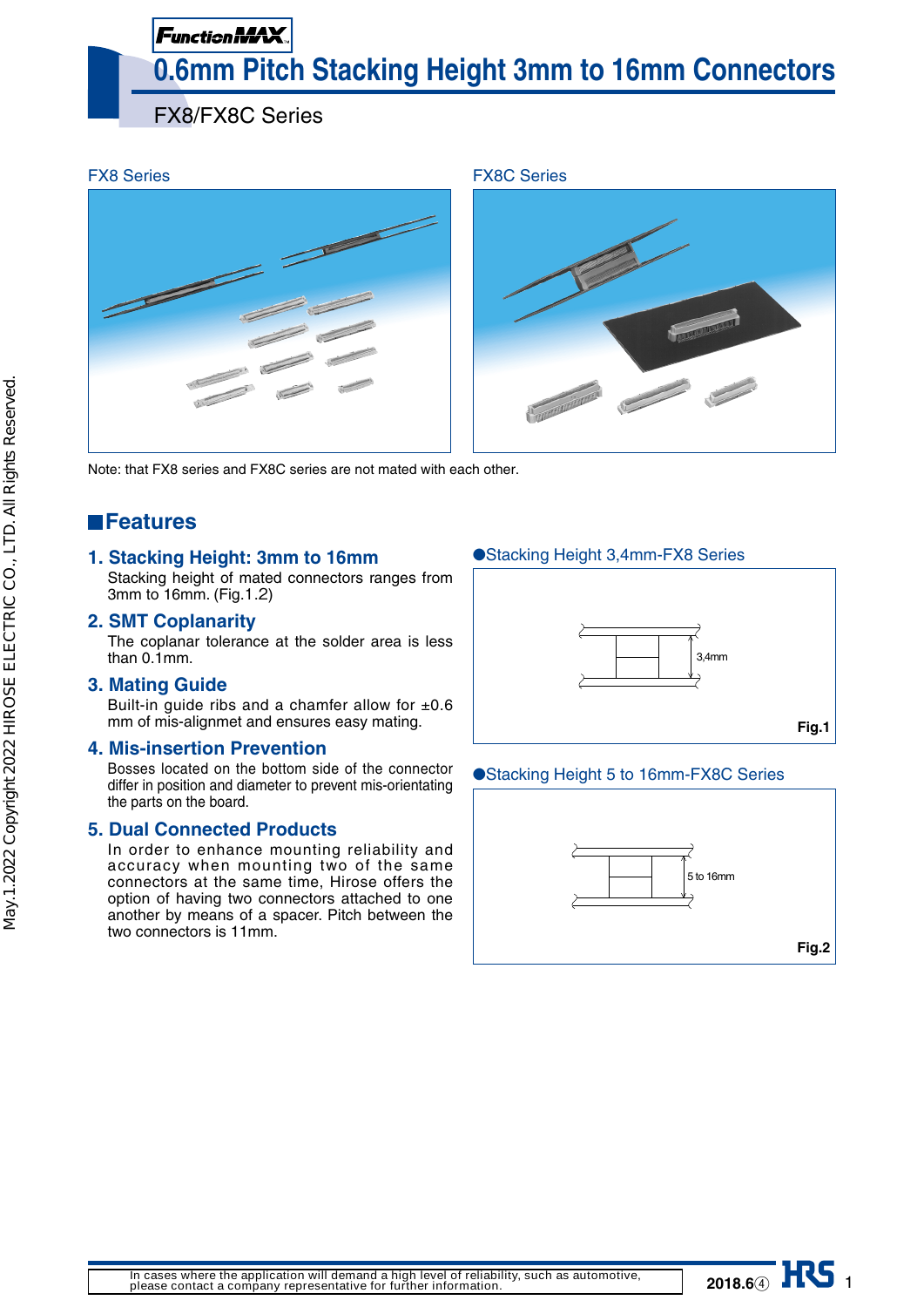## FX8 Series

## **Product Specifications**

| Rating                     | Current rating 0.4A        |                                                 | Voltage rating 100V AC Operating Humidity Range -40% to 80%                   |                                                                                                                                                                                                 | Operating Temperature Range -55°C to +85°C (Note 1) Storage Temperature Range -10°C to +60°C(Note 2)<br>Storage Humidity Range 40% to 70% (Note 2) |  |  |
|----------------------------|----------------------------|-------------------------------------------------|-------------------------------------------------------------------------------|-------------------------------------------------------------------------------------------------------------------------------------------------------------------------------------------------|----------------------------------------------------------------------------------------------------------------------------------------------------|--|--|
|                            |                            |                                                 |                                                                               |                                                                                                                                                                                                 |                                                                                                                                                    |  |  |
|                            | <b>Items</b>               |                                                 | Specifications                                                                |                                                                                                                                                                                                 | Conditions                                                                                                                                         |  |  |
|                            | 1. Insulation Resistance   |                                                 | 1000 $MO$ min                                                                 |                                                                                                                                                                                                 | <b>250V DC</b>                                                                                                                                     |  |  |
|                            | 2. Withstanding voltage    |                                                 | No flashover or insulation breakdown.                                         |                                                                                                                                                                                                 | 300V AC/1 min                                                                                                                                      |  |  |
|                            | 3. Contact Resistance      | $45m\Omega$ max.                                |                                                                               | 100 <sub>m</sub> A                                                                                                                                                                              |                                                                                                                                                    |  |  |
| 4. Vibration               |                            | No electrical discontinuity of $1\mu s$ or more |                                                                               | Frequency: 10 to 55Hz, single amplitude of 0.75mm,<br>2 hours in each of the 3 axis directions.                                                                                                 |                                                                                                                                                    |  |  |
| 5. Humidity (Steady state) |                            |                                                 | Contact resistance : $55m\Omega$ max. : Insulation<br>resistance : 100MΩ min. | 96 hours at 40°C and humidity of 90% to 95%                                                                                                                                                     |                                                                                                                                                    |  |  |
| 6. Temperature Cycle       |                            |                                                 | Contact resistance: $55m\Omega$ max.: Insulation<br>resistance: 100MΩ min.    | $(-55^{\circ}\text{C} : 30 \text{ minutes}, 15 \text{ to } 35^{\circ}\text{C} : 2 \text{ to } 3 \text{ minutes})$<br>$85^{\circ}$ C: 30 minutes, 15 to $35^{\circ}$ C: 2 to 3 minutes) 5 cycles |                                                                                                                                                    |  |  |
| 7. Mating Cycles           |                            |                                                 | Contact resistance : $55m\Omega$ max.                                         | 50 cycles                                                                                                                                                                                       |                                                                                                                                                    |  |  |
|                            | 8. Resistance to Soldering |                                                 | No deformation of components affecting                                        |                                                                                                                                                                                                 | Reflow: At the recommended temperature profile                                                                                                     |  |  |
| heat                       |                            |                                                 | performance.                                                                  |                                                                                                                                                                                                 | Manual soldering : 360℃ for 5 seconds                                                                                                              |  |  |

Note 1 : Includes temperature rise caused by current flow.

Note 2 : The term "storage" refers to products stored for long period of time prior to mounting and use. Operating Temperature Range and Humidity range includes the non conducting condition in storage, shipment or during transportation.

## **Material / Finish**

| Part                      | <b>Material</b> | Finish       |              | <b>Remarks</b> |  |
|---------------------------|-----------------|--------------|--------------|----------------|--|
| Insulator                 | <b>PPS</b>      | Light brown  |              | UL94V-0        |  |
| <b>Header Contact</b>     |                 | Contact area | Gold plated  |                |  |
|                           |                 | Lead area    | Tin (Note 2) |                |  |
|                           | Phosphor bronze | Contact area | Gold plated  |                |  |
| <b>Receptacle Contact</b> |                 | Lead area    |              |                |  |

Note 1 : Slight color difference to the resin may occur. This will not affect fit, form or function of the connector. Note 2 : FX8-\*P-SV is gold plated.

# ■**Product Number Structure**

Refer to the chart below when determining the product specifications from the product number. Please select from the product numbers listed in this catalog when placing orders.



# **Single Product Construction Construction Construction Construction Construction Construction Construction Construction Construction Construction Construction Construction Construction Construction Construction Constructio**



(The above illustration represents the stacking height 3mm type.)

# **BISTACKING Height Variation**

#### ●**Single Product**

| <u>, , , , , , , , , , , , , , ,</u> |              |               |  |  |  |  |  |  |
|--------------------------------------|--------------|---------------|--|--|--|--|--|--|
|                                      | $FX8-x*P-SV$ | $FX8-x*P-SV1$ |  |  |  |  |  |  |
| FX8-**S-SV                           | 3mm          | 4mm           |  |  |  |  |  |  |

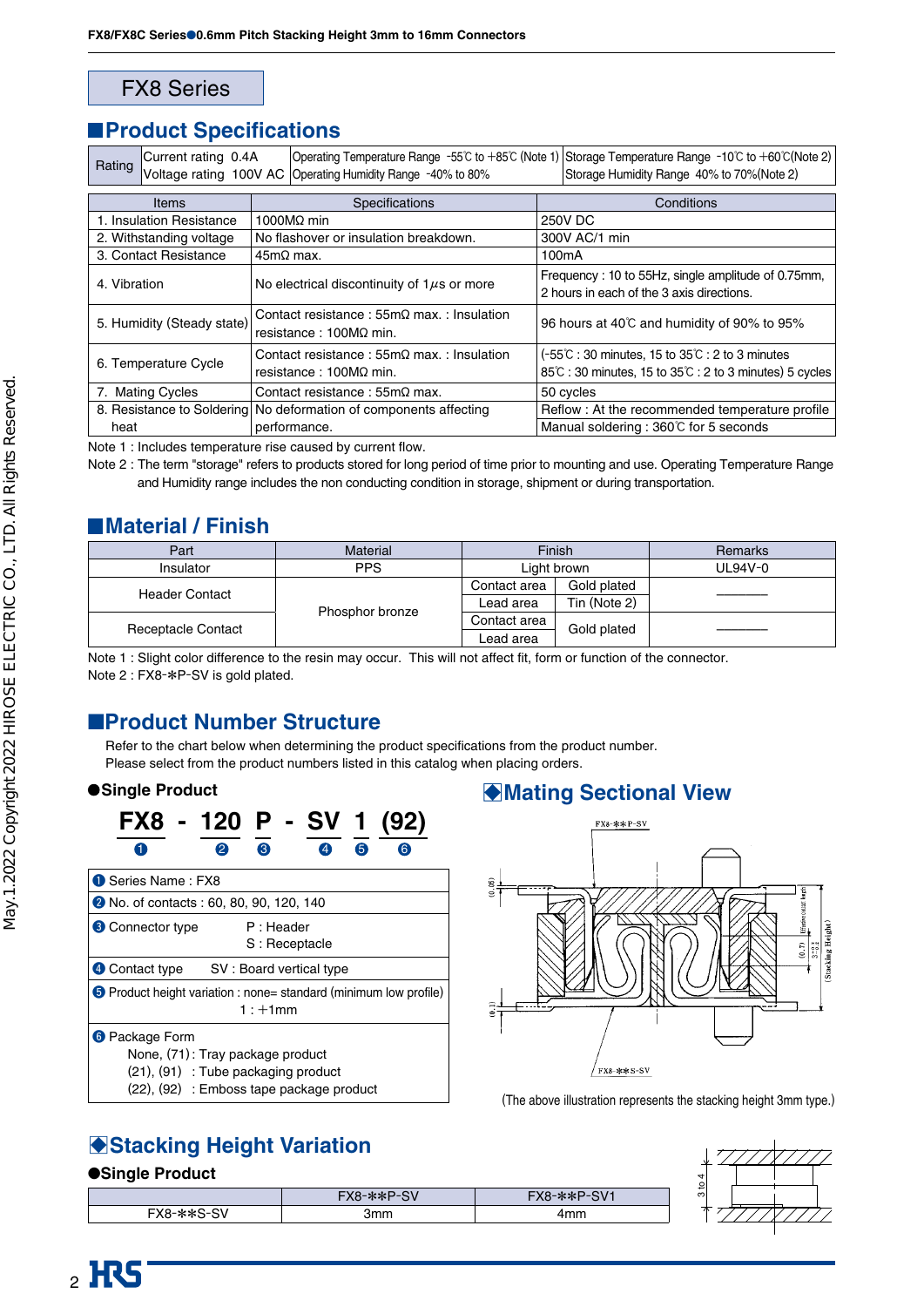

| Part No.**        | HRS No.             | No. of contacts | A     | B     | C     | D     | Ε     | <b>RoHS</b> |
|-------------------|---------------------|-----------------|-------|-------|-------|-------|-------|-------------|
| $FX8-60P-SV(**)$  | 578-0001-6 **       | 60              | 24.60 | 23.00 | 20.70 | 17.40 | 22.20 |             |
| $FX8-80P-SV(**)$  | 578-0003-1 **       | 80              | 30.60 | 29.00 | 26.70 | 23.40 | 28.20 |             |
| $FX8-90P-SV(**)$  | 578-0004-4 **       | 90              | 33.60 | 32.00 | 29.70 | 26.40 | 31.20 | Yes         |
| FX8-100P-SV(**)   | 578-0005-7 **       | 100             | 36.60 | 35.00 | 32.70 | 29.40 | 34.20 |             |
| $FX8-120P-SV(**)$ | $578 - 0006 - 0$ ** | 120             | 42.60 | 41.00 | 38.70 | 35.40 | 40.20 |             |
| FX8-140P-SV(**)   | 578-0007-2 **       | 140             | 48.60 | 47.00 | 44.70 | 41.40 | 46.20 |             |

\*\* 71 : Tray packaging, 91 : Tube packaging, 92 : Embossed tape packaging

Note 1 : Please place orders in full magazine/tube quantities.

Note 2 : Reels are sold containing 1,000 pcs/reel. Please refer to the delivery form on page 6 for details.

Note 3 : Please note that tray packaged parts are not suitable for use with automatic mounting processes.



|                  |               |                 |       |       |       |       |       | Unit: $mm$  |
|------------------|---------------|-----------------|-------|-------|-------|-------|-------|-------------|
| Part No.**       | HRS No.       | No. of contacts | A     | B     | C     | D     | Е     | <b>RoHS</b> |
| FX8-60P-SV1(**)  | 578-0041-0 ** | 60              | 24.60 | 23.00 | 20.70 | 17.40 | 22.20 |             |
| FX8-80P-SV1(**)  | 578-0043-6 ** | 80              | 30.60 | 29.00 | 26.70 | 23.40 | 28.20 |             |
| FX8-90P-SV1(**)  | 578-0044-9 ** | 90              | 33.60 | 32.00 | 29.70 | 26.40 | 31.20 | Yes         |
| FX8-100P-SV1(**) | 578-0045-1 ** | 100             | 36.60 | 35.00 | 32.70 | 29.40 | 34.20 |             |
| FX8-120P-SV1(**) | 578-0046-4 ** | 120             | 42.60 | 41.00 | 38.70 | 35.40 | 40.20 |             |
| FX8-140P-SV1(**) | 578-0047-7 ** | 140             | 48.60 | 47.00 | 44.70 | 41.40 | 46.20 |             |

\*\* 71 : Tray packaging, 91 : Tube packaging, 92 : Embossed tape packaging

Note 1 : Please place orders in full magazine/tube quantities.

Note 2 : The embossed tape packaged parts are available for all pin counts, except the 140 pin count. Reels are sold containing 1,000 pcs/reel. Please refer to the delivery form on page 15 for details.

Note 3 : Please note that tray packaged parts are not suitable for use with automatic mounting processes.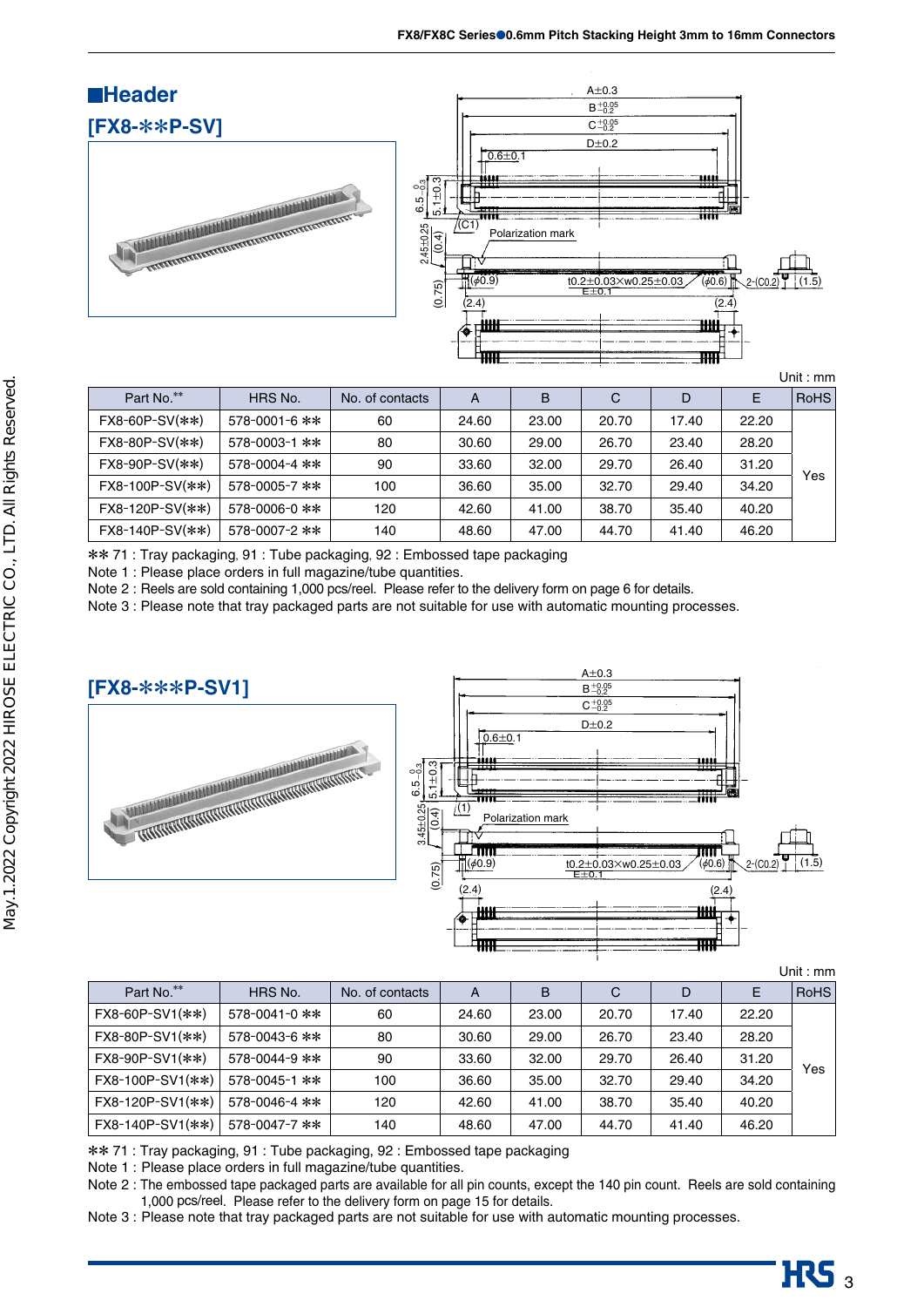

| Part No.**           | HRS No.       | No. of contacts | A     | B     | C     | D     | E     | <b>RoHS</b> |
|----------------------|---------------|-----------------|-------|-------|-------|-------|-------|-------------|
| FX8-60S-SV(**)       | 578-0201-5 ** | 60              | 24.60 | 23.05 | 20.80 | 17.40 | 22.20 |             |
| $FX8 - 80S - SV(**)$ | 578-0203-0 ** | 80              | 30.60 | 29.05 | 26.80 | 23.40 | 28.20 |             |
| FX8-90S-SV(**)       | 578-0204-3 ** | 90              | 33.60 | 32.05 | 29.80 | 26.40 | 31.20 | Yes         |
| FX8-100S-SV(**)      | 578-0205-6 ** | 100             | 36.60 | 35.05 | 32.80 | 29.40 | 34.20 |             |
| FX8-120S-SV(**)      | 578-0206-9 ** | 120             | 42.60 | 41.05 | 38.80 | 35.40 | 40.20 |             |
| FX8-140S-SV(**)      | 578-0207-1 ** | 140             | 48.60 | 47.05 | 44.80 | 41.40 | 46.20 |             |

\*\* None : Tray packaging, 21 : Tube packaging, 22 : Embossed tape packaging

Note 1 : Please place orders in full magazine/tube quantities.

Note 2 : Reels are sold containing 1,000 pcs/reel. Please refer to the delivery form on page 6 for details.

Note 3 : Please note that tray packaged parts are not suitable for use with automatic mounting processes.





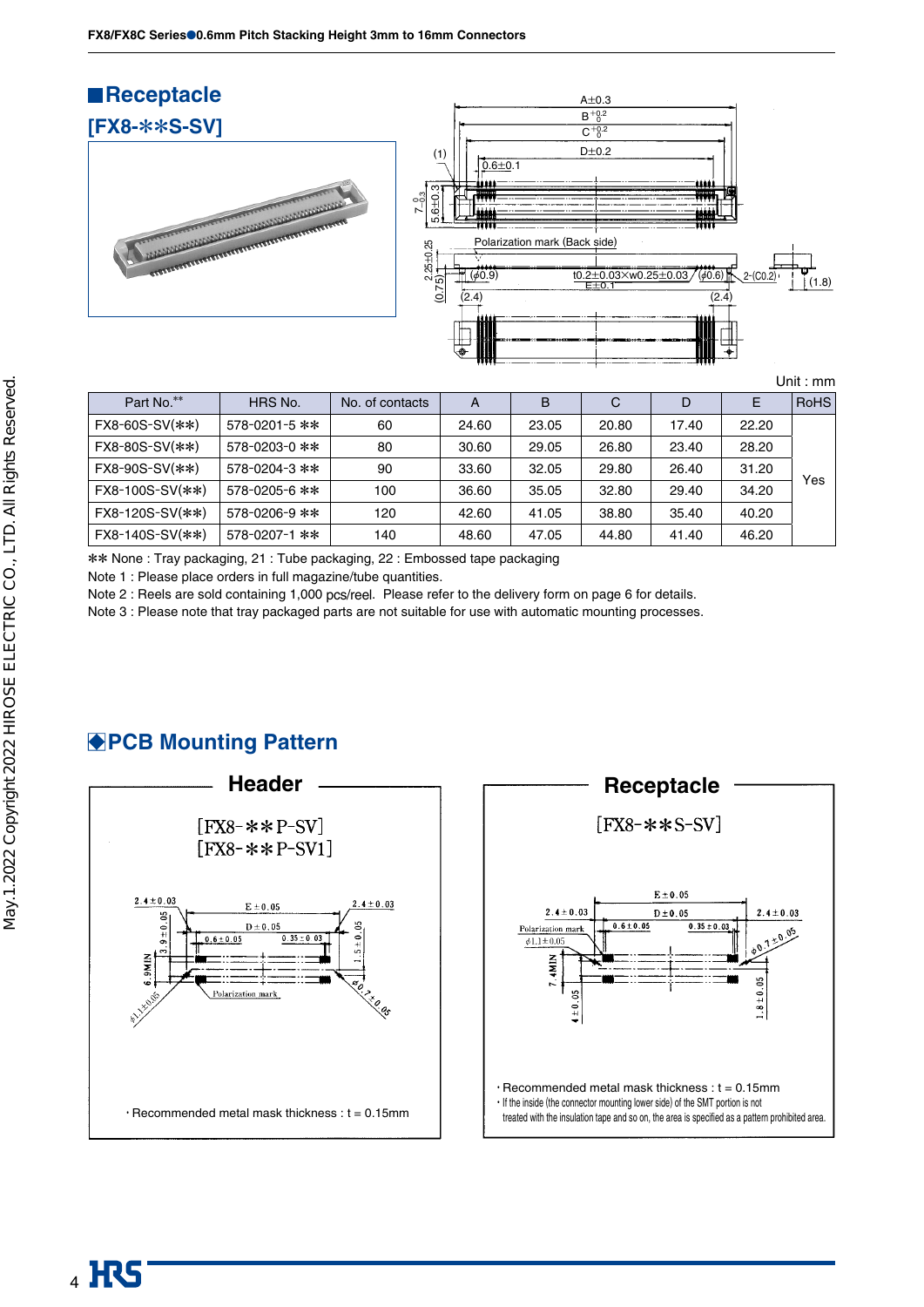## **Connector Precautions for use**

#### **1. Tolerance Clearance on the Mating Side**

The effective contact length of the product is set to 0.7mm. Please make sure there is less than 0.2mm clearance between the header and receptacle during mating.

#### **2. Support between the PCBs**

Please be sure to fix the boards to each other with screws or other means of support. Do not use only the mated connector to support the boards.

#### **3. Stacking Height Tolerance for Mating**

| Stack 3mm | $3^{+0.3}_{-0.2}$ mm  |
|-----------|-----------------------|
| Stack 4mm | 4 $^{+0.3}_{-0.2}$ mm |

Note : Please Note that the above stacking tolerance doesn't include the solder paste thickness.

#### **4. Multiple mounting on same PCB is not recommended in principle**

#### **5. Mounting Temperature Profile (Reference)**



#### **HRS test conditions**

| Test boardGlass epoxy 161mm×100mm×1.6mm thick   |  |  |  |  |  |  |  |
|-------------------------------------------------|--|--|--|--|--|--|--|
| : Reflow                                        |  |  |  |  |  |  |  |
| Solder composition : Paste, 96.5%Sn/3%Ag/0.5%Cu |  |  |  |  |  |  |  |
| $: 0.15$ mm thick                               |  |  |  |  |  |  |  |
| : 2 cycles                                      |  |  |  |  |  |  |  |
|                                                 |  |  |  |  |  |  |  |

The temperature profile is based on the above conditions.

In individual applications the actual temperature may vary, depending on solder paste type, volume/ thickness and board size/thickness. Consult your solder paste and equipment manufacturer for specific recommendations.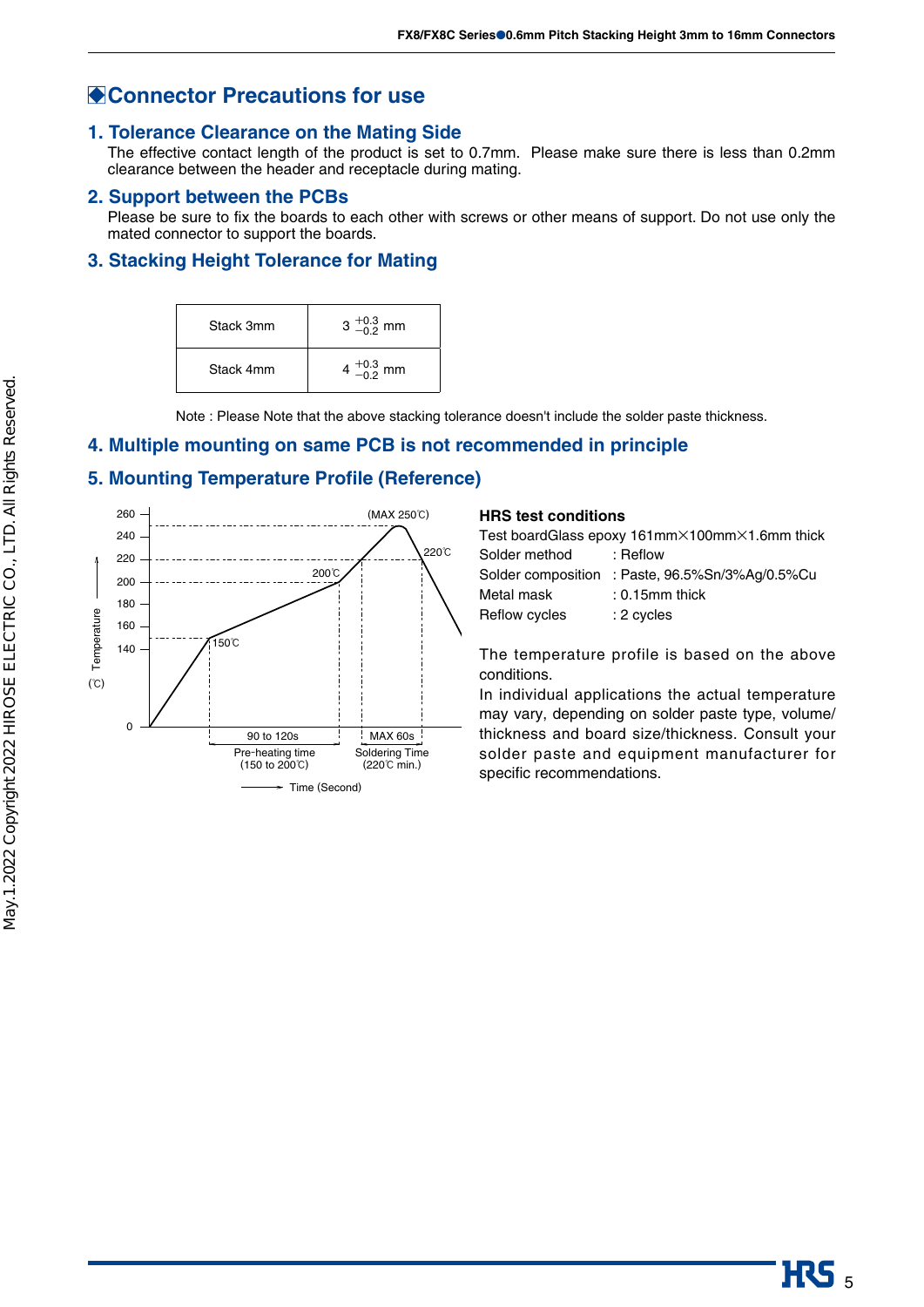# **Packaging Type**

|                                   | No. of contacts          | 60                                                              | 80       | 90                | 100              | 120      | 140               |  |  |
|-----------------------------------|--------------------------|-----------------------------------------------------------------|----------|-------------------|------------------|----------|-------------------|--|--|
| Packaging Type                    |                          | contacts                                                        | contacts | contacts          | contacts         | contacts | contacts          |  |  |
|                                   | Pieces per tube          | 21 pcs                                                          | 17 pcs   | 15 <sub>pos</sub> | 14 pcs           | 12 pcs   | 10 <sub>pos</sub> |  |  |
| Tube packaging                    | Sales unit               | Per tube. Please place orders in full magazine/tube quantities. |          |                   |                  |          |                   |  |  |
|                                   | <b>Tube Total Length</b> | 550 $mm\pm2mm$                                                  |          |                   |                  |          |                   |  |  |
|                                   | Tape Width               | 44 <sub>mm</sub>                                                | 44mm     | 44 <sub>mm</sub>  | 56 <sub>mm</sub> | 56mm     | 72mm              |  |  |
|                                   | <b>Product Pitch</b>     | 12mm                                                            |          |                   |                  |          |                   |  |  |
| <b>Embossed Tape</b><br>Packaging | Embossed Reel diameter   | Refer to the table on catalog page 6.                           |          |                   |                  |          |                   |  |  |
|                                   | Pieces per reel          | 1000 pcs/reel                                                   |          |                   |                  |          |                   |  |  |
|                                   | Sales unit               | Per reel                                                        |          |                   |                  |          |                   |  |  |

\*\* The chart above applies only to individual connectors.

Dual connected products are packaged and shipped in trays only.

## **Packaging Specification [Tube packaging]**

**Header**

**[FX8-**\*\***P-SV (91)] [FX8-**\*\***P-SV1 (91)]**







## **[Embossed Tape Package]**

#### ● Embossed Carrier Tape Dimensions **● Reel Dimensions (FREE)**





|            |                  |     |     |     |    | Unit: $mm$ |
|------------|------------------|-----|-----|-----|----|------------|
| P/S        | Part No.         |     | B   | С   |    | E          |
| Header     | FX8-**P-SV (92)  |     |     | 3.2 |    | $\phi$ 330 |
|            | FX8-**P-SV1 (92) | 5.5 | 7.9 | 4.2 | 12 | (Note 1    |
| Receptacle | FX8-**S-SV (22)  | 6.0 | 8.4 | 2.6 |    | $\phi$ 330 |

\*\* : No. of contacts

Note 1 :  $\phi$  330 are for 60, 80 and 90 contacts.

 $\phi$  360 are for 100, 120 and 140 contacts.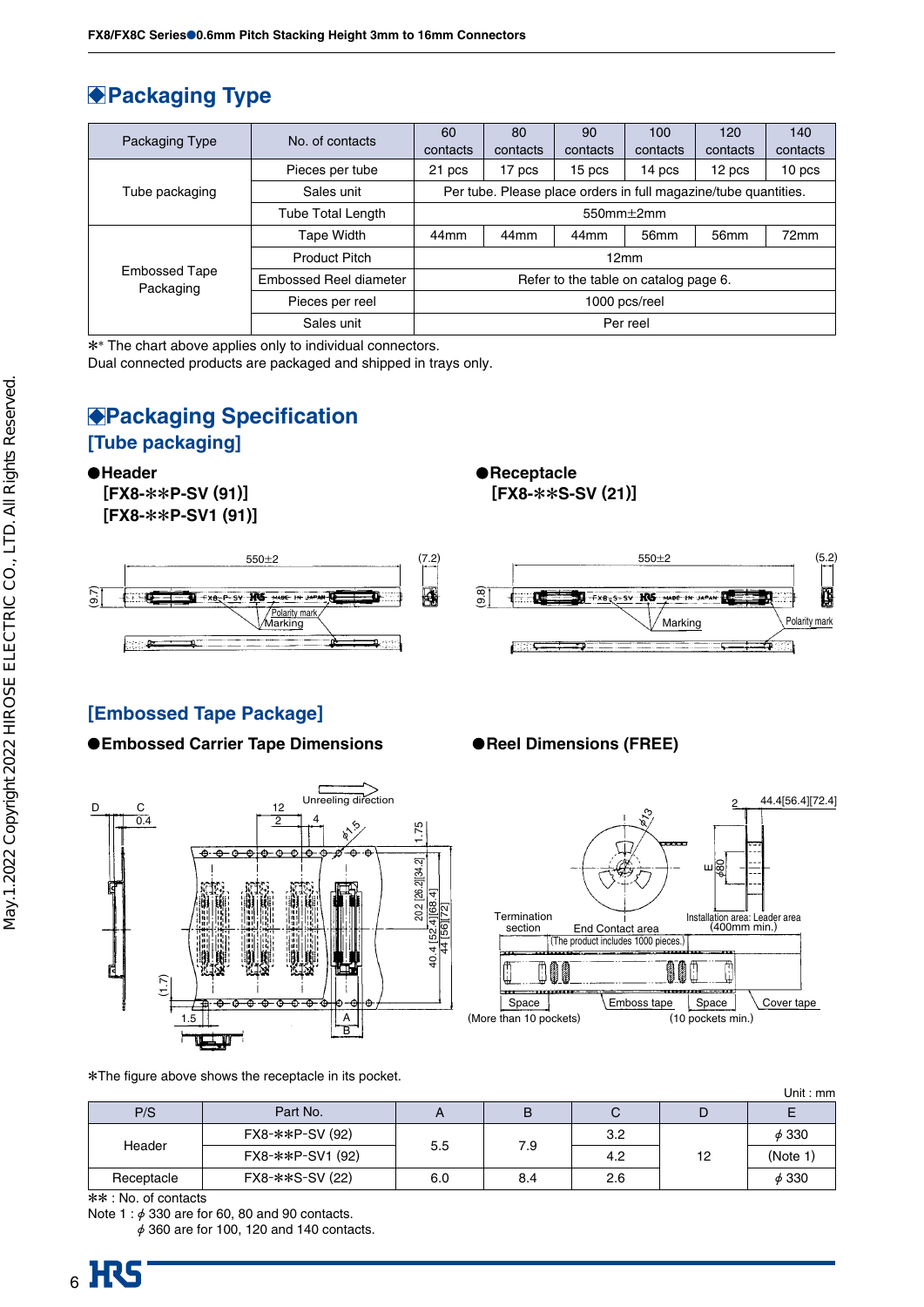#### FX8C Series

## **Product Specifications**

| Ratings                                                                | Operation temperature range : -55 to +85°C (Note 1)<br>Rated current: 0.4A |                                                                                                       |                                       | Storage temperature range : -10 to $+60^{\circ}$ C (Note 2)                                                                                                     |                                            |  |
|------------------------------------------------------------------------|----------------------------------------------------------------------------|-------------------------------------------------------------------------------------------------------|---------------------------------------|-----------------------------------------------------------------------------------------------------------------------------------------------------------------|--------------------------------------------|--|
|                                                                        | Rated voltage: AC 100V                                                     |                                                                                                       | Operation humidity range: 40 to 80%   |                                                                                                                                                                 | Storage humidity range: 40 to 70% (Note 2) |  |
|                                                                        | <b>Items</b>                                                               |                                                                                                       | Specifications                        |                                                                                                                                                                 | Conditions                                 |  |
|                                                                        | 1. Insulation resistance                                                   |                                                                                                       | Min of $100M\Omega$                   |                                                                                                                                                                 | Measured at 250 V DC                       |  |
|                                                                        | 2. Withstand voltage                                                       |                                                                                                       | No flashover or dielectric breakdown. |                                                                                                                                                                 | 300V AC for 1 minute                       |  |
|                                                                        | 3. Contact resistance                                                      |                                                                                                       | Max of 80M $\Omega$                   |                                                                                                                                                                 | Measured at 100 mA                         |  |
| 4. Vibration proof                                                     |                                                                            | No electrical discontinuity lasting for a min<br>of 1 $\mu$ s.                                        |                                       | 10 to 55Hz, half amplitude: 0.75mm,<br>3 axis directions, 10 cycles each.                                                                                       |                                            |  |
| 5. Moisture resistance                                                 |                                                                            | Contact resistance : a max of $100 \text{m}\Omega$ ;<br>Insulation resistance : a min of $100M\Omega$ |                                       | Left for 96 hours at the temperature of 40 $\pm 2^{\circ}$ C<br>and the humidity of 90 to 95%                                                                   |                                            |  |
| 6. Temperature cycle                                                   |                                                                            | Contact resistance: a max of $100 \text{m}\Omega$ ;<br>Insulation resistance : a min of $100\Omega$   |                                       | (-55°C for 30 minutes $\rightarrow$ 15 to 35°C for 2 to 3 minutes $\rightarrow$ 85°C<br>for 30 minutes $\rightarrow$ 15 to 35°C for 2 to 3 minutes) in 5 cycles |                                            |  |
| 7. Mating cycles<br>Contact resistance : a max of $100 \text{m}\Omega$ |                                                                            | 50 times                                                                                              |                                       |                                                                                                                                                                 |                                            |  |
|                                                                        | 8. Soldering heat                                                          |                                                                                                       | No dissolution of the resin affecting | Reflow : With recommended temperature profile, at                                                                                                               |                                            |  |
| resistance<br>performance.                                             |                                                                            | the soldering iron temperature of 350°C for 5 seconds                                                 |                                       |                                                                                                                                                                 |                                            |  |

Note 1 : Includes the temperature rise caused by current flow.

Note 2 : Storage as described here represents the long-term-storage status of unused items before they are mounted on PCB. Operation humidity range applies to the unpowered status after the items are mounted on PCB.

Note 3 : The contact resistance noted above is measured using a connector combination with a 16mm stack height.

## **Material / Finish**

| Part name          | Material        | Treatment    | <b>Remarks</b>            |  |
|--------------------|-----------------|--------------|---------------------------|--|
| Insulator          | PPS resin       | Light brown  | UL94V-0                   |  |
| Header contact     |                 | Contact area | Gold plating              |  |
|                    |                 | Lead area    | Pure tin plating (Note 2) |  |
| Receptacle contact | Phosphor bronze | Contact area | Gold plating              |  |
|                    |                 | Lead area    | Pure tin plating (Note 2) |  |

Note 1 : Black dots or other color irregularities may occur in the insulator resin. In addition, the color may change if exposed to sunlight or florescent light. But this does not affect the quality or performance.

Note 2 : FX8C-\*P-SV (\*) and FX8C-\*S-SV are gold plated.

#### ■**Product Number Structure**

Refer to the chart below when determining the product specifications from the product number. Please select from the product numbers listed in this catalog when placing orders.

#### ●**Single Product**

|                                                | FX8C - 120 P - SV 1 (91) |   |   |                         |    |                                                                                               |                                                                      |
|------------------------------------------------|--------------------------|---|---|-------------------------|----|-----------------------------------------------------------------------------------------------|----------------------------------------------------------------------|
|                                                |                          | 2 | 8 |                         | 65 | (6                                                                                            |                                                                      |
| Series name: FX8C                              |                          |   |   |                         |    | $1: +1$ mm $6: +6$ mm                                                                         | O Variable product height : None : Standard (Minimum height product) |
| • No. of contacts : 60, 80, 100, 120, 140      |                          |   |   | <b>6</b> Packaged state |    |                                                                                               |                                                                      |
| Connector type : P : Header<br>S: Receptacle   |                          |   |   |                         |    | (71): Tray packaging<br>(68), (91) : Magazine/tube packaging<br>(92): Embosses tape packaging |                                                                      |
| <b>4</b> Contact form : SV : Vertical PCB type |                          |   |   |                         |    | (93): Vacuum tape, embosses tape packaging                                                    |                                                                      |

#### ●**Two-connected products**

## **FX8C - 120/120 P 11 - SV 1 J** 1 2 3 4 5 6 7

| Series name: FX8C                                  | <b>O</b> Pitch between dual connected products                       |
|----------------------------------------------------|----------------------------------------------------------------------|
|                                                    | <b>O</b> Contact form : SV : Vertical PCB type                       |
| • No. of contacts: 60×2, 80×2, 100×2, 120×2, 140×2 | O Variable product height : None : Standard (Minimum height product) |
| : 120/120=240 contacts<br>Example                  | $1: +1$ mm $6: +6$ mm                                                |
|                                                    | J: Dual connected product                                            |
| Connector type : P : Header                        |                                                                      |
| S: Receptacle                                      |                                                                      |

\*Dual connected products are packed in trays as the standard delivery method.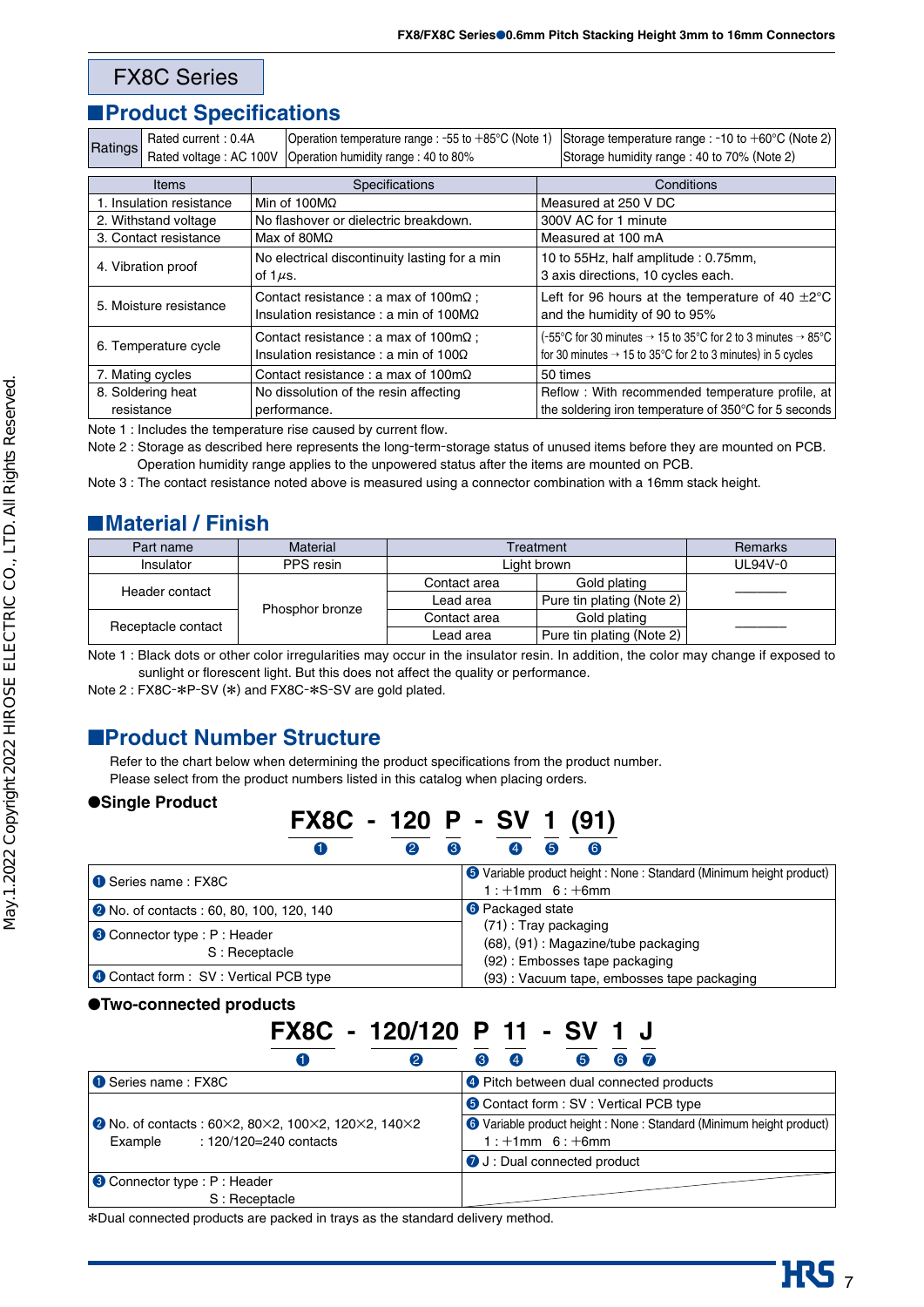# **Stacking Height Variations**

| Receptacle<br>Header               | FX8C-**S-SV<br>FX8C-**/**S11-SVJ | FX8C-**S-SV5<br>FX8C-**/**S11-SV5J |
|------------------------------------|----------------------------------|------------------------------------|
| FX8C-**P-SV<br>FX8C-**/**P11-SVJ   | 5 <sub>mm</sub>                  | 10 <sub>mm</sub>                   |
| FX8C-**P-SV1<br>FX8C-**/**P11-SV1J | 6 <sub>mm</sub>                  | 11mm                               |
| FX8C-**P-SV2<br>FX8C-**/**P11-SV2J | 7 <sub>mm</sub>                  | 12mm                               |
| FX8C-**P-SV4<br>FX8C-**/**P11-SV4J | 9 <sub>mm</sub>                  | 14mm                               |
| FX8C-**P-SV6<br>FX8C-**/**P11-SV6J | 11mm                             | 16 <sub>mm</sub>                   |





May.1.2022 Copyright 2022 HIROSE ELECTRIC CO., LTD. All Rights Reserved. May.1.2022 Copyright 2022 HIROSE ELECTRIC CO., LTD. All Rights Reserved.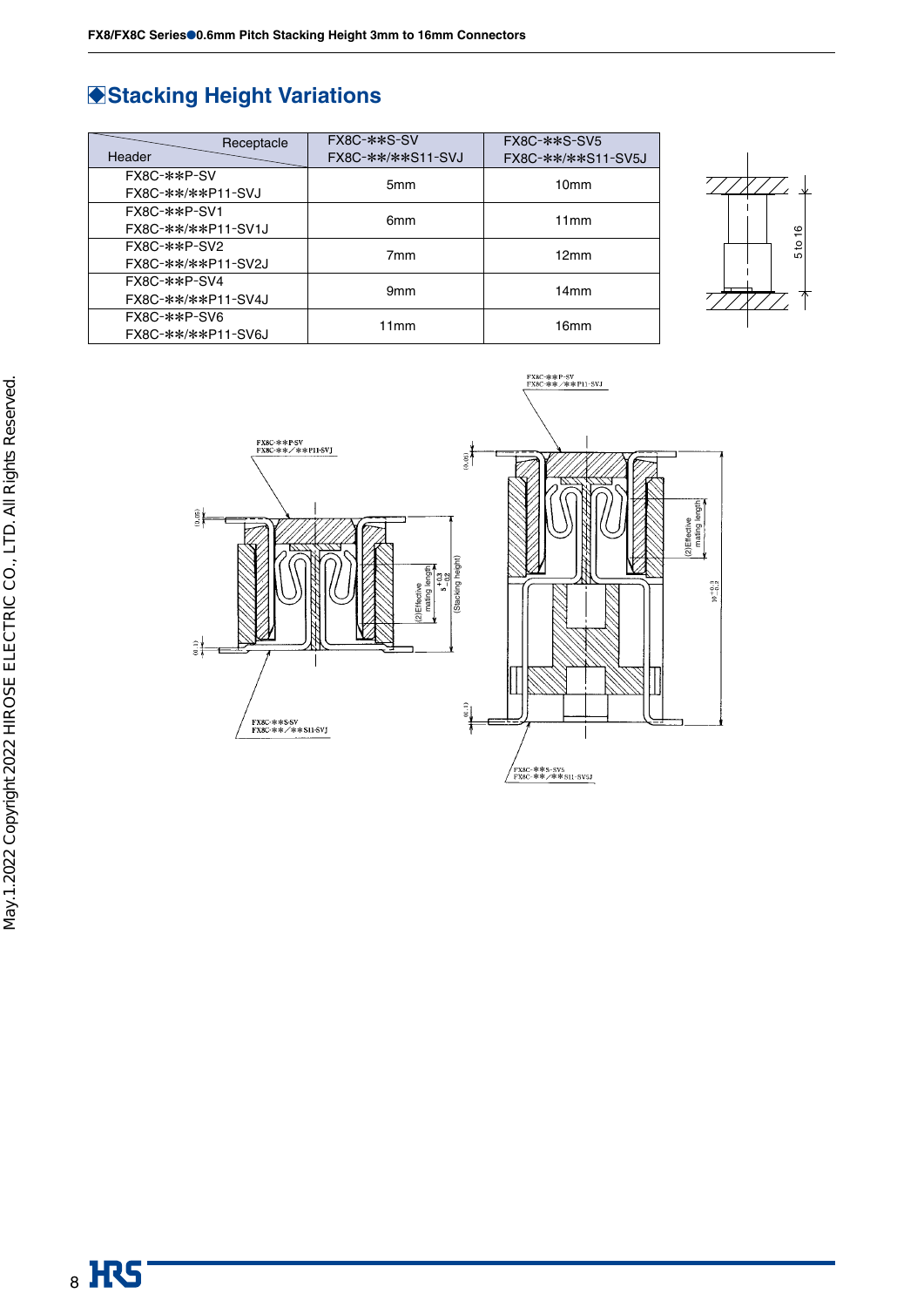**Header (Single Product)**

**[FX8C-\*\*P-SV]**





Unit : mm

| Part No.          | HRS No.             | No. of contacts | A     | B     | C     |       |       | RoHS |
|-------------------|---------------------|-----------------|-------|-------|-------|-------|-------|------|
| $FX8C-60P-SV(**)$ | $578 - 0501 - 9$ ** | 60              | 24.60 | 23.00 | 20.70 | 17.40 | 22.20 |      |
| FX8C-80P-SV(**)   | 578-0503-4 **       | 80              | 30.60 | 29.00 | 26.70 | 23.40 | 28.20 |      |
| FX8C-100P-SV(**)  | 578-0505-0 **       | 100             | 36.60 | 35.00 | 32.70 | 29.40 | 34.20 | Yes  |
| FX8C-120P-SV(**)  | 578-0506-2 **       | 120             | 42.60 | 41.00 | 38.70 | 35.40 | 40.20 |      |
| FX8C-140P-SV(**)  | 578-0507-5 **       | 140             | 48.60 | 47.00 | 44.70 | 41.40 | 46.20 |      |

Note 1 : Embossed tape packaging product are sold in full reel quantities. For details, see the item showing delivery forms in Page 16. Note 2 : Please place orders in full magazine/tube quantities.

Note 3 : Please note that tray packaged parts are not suitable for use with automatic mounting processes.

**[FX8C-**\*\***P-SV1] [FX8C-**\*\***P-SV2] [FX8C-**\*\***P-SV4] [FX8C-**\*\***P-SV6]**





Unit : mm

| Part No.          | HRS No.       | No. of contacts | A     | B     | C     | D     | E     | F     | <b>RoHS</b> |
|-------------------|---------------|-----------------|-------|-------|-------|-------|-------|-------|-------------|
| FX8C-60P-SV1(**)  | 578-0521-6 ** |                 |       |       |       |       |       | 5.45  |             |
| FX8C-60P-SV2(**)  | 578-0541-3 ** | 60              | 24.60 | 23.00 | 20.70 | 17.40 | 22.20 | 6.45  |             |
| FX8C-60P-SV4(**)  | 578-0581-8 ** |                 |       |       |       |       |       | 8.45  |             |
| FX8C-60P-SV6(**)  | 578-0601-3 ** |                 |       |       |       |       |       | 10.45 |             |
| FX8C-80P-SV1(**)  | 578-0523-1 ** |                 |       |       |       |       |       | 5.45  |             |
| FX8C-80P-SV2(**)  | 578-0543-9 ** | 80              | 30.60 | 29.00 | 26.70 | 23.40 | 28.20 | 6.45  |             |
| FX8C-80P-SV4(**)  | 578-0583-3 ** |                 |       |       |       |       |       | 8.45  |             |
| FX8C-80P-SV6(**)  | 578-0603-9 ** |                 |       |       |       |       |       | 10.45 |             |
| FX8C-100P-SV1(**) | 578-0525-7 ** | 100             | 36.60 |       |       | 29.40 | 34.20 | 5.45  | Yes         |
| FX8C-100P-SV2(**) | 578-0545-4 ** |                 |       | 35.00 | 32.70 |       |       | 6.45  |             |
| FX8C-100P-SV4(**) | 578-0585-9 ** |                 |       |       |       |       |       | 8.45  |             |
| FX8C-100P-SV6(**) | 578-0605-4 ** |                 |       |       |       |       |       | 10.45 |             |
| FX8C-120P-SV1(**) | 578-0526-0 ** |                 |       |       |       |       |       | 5.45  |             |
| FX8C-120P-SV2(**) | 578-0546-7 ** | 120             | 42.60 | 41.00 | 38.70 | 35.40 | 40.20 | 6.45  |             |
| FX8C-120P-SV4(**) | 578-0586-1 ** |                 |       |       |       |       |       | 8.45  |             |
| FX8C-120P-SV6(**) | 578-0606-7 ** |                 |       |       |       |       |       | 10.45 |             |
| FX8C-140P-SV1(**) | 578-0527-2 ** |                 |       |       |       |       |       | 5.45  |             |
| FX8C-140P-SV2(**) | 578-0547-0 ** | 140             |       |       |       |       |       | 6.45  |             |
| FX8C-140P-SV4(**) | 578-0587-4 ** |                 | 48.60 | 47.00 | 44.70 | 41.40 | 46.20 | 8.45  |             |
| FX8C-140P-SV6(**) | 578-0607-0 ** |                 |       |       |       |       |       | 10.45 |             |

Note 1 : Embossed tape packaging product are sold in full reel quantities. For details, see the item showing delivery forms in Page 16. Note 2 : Please place orders in full magazine/tube quantities.

Note 3 : For FX8C-\*\*P-SV6 connectors, there is a spacer attached between the leads. Please request the specific drawing for clarification.

Note 4 : Please note that tray packaged parts are not suitable for use with automatic mounting processes.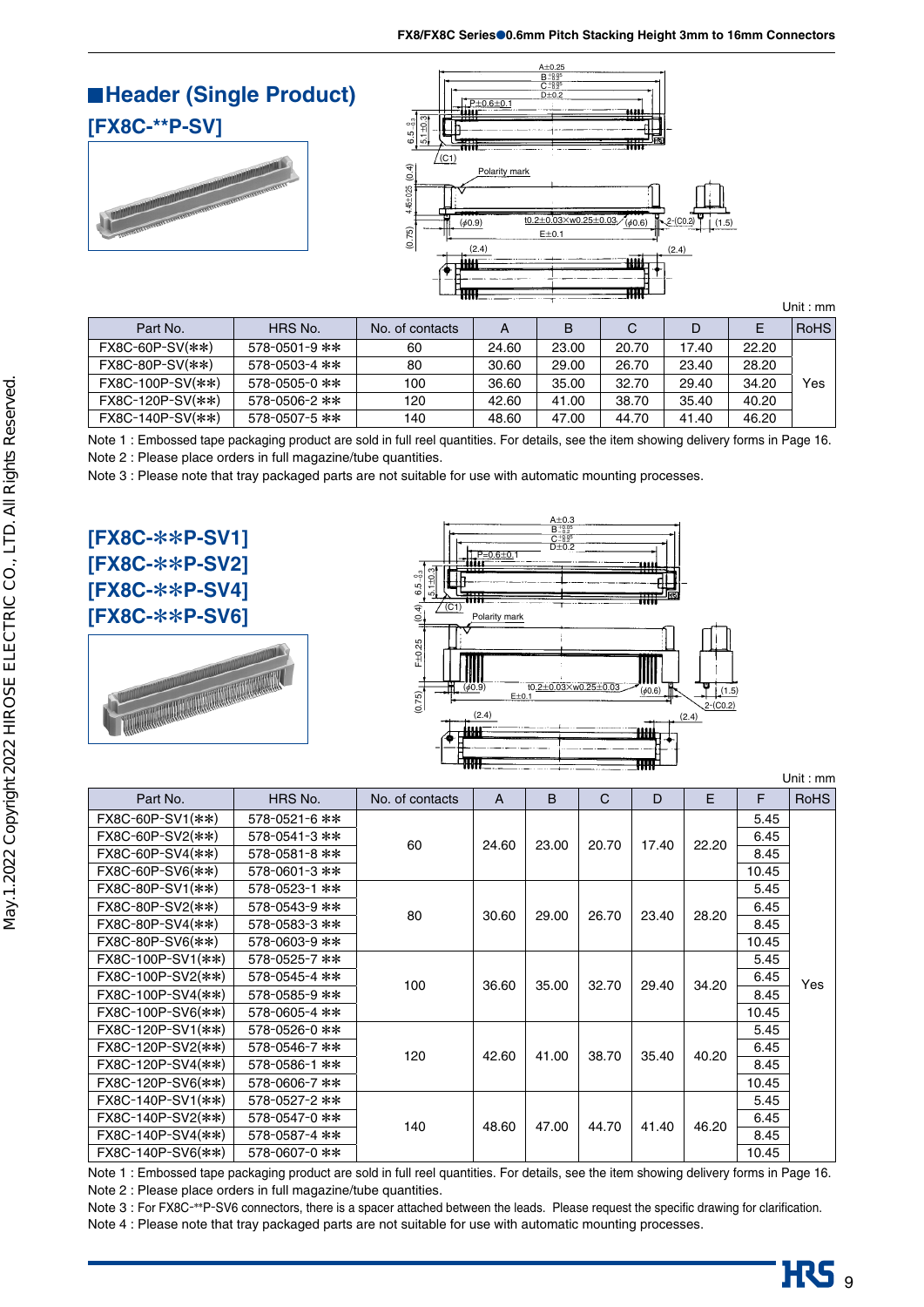

Note 1 : Embossed tape packaging product are sold in full reel quantities. For details, see the item showing delivery forms in Page 16. Note 2 : Please place orders in full magazine/tube quantities.

FX8C-120S-SV(\*\*) 578-0806-6 \*\* 120 42.60 41.05 38.80 35.40 40.20 FX8C-140S-SV(\*\*) 578-0807-9 \*\* 140 48.60 47.05 44.80 41.40 46.20

Note 3 : Please note that tray packaged parts are not suitable for use with automatic mounting processes.





|                   |               | $(2.4)$ <sup>1111</sup> |      | $^{111}$ (2.4) |      |      |      |             |
|-------------------|---------------|-------------------------|------|----------------|------|------|------|-------------|
| Part No.          | HRS No.       | No. of contacts         | A    | в              | C    | D    | E.   | <b>RoHS</b> |
| FX8C-60S-SV5(**)  | 578-0821-0 ** | 60                      | 24.6 | 23.05          | 20.8 | 17.4 | 22.2 |             |
| FX8C-80S-SV5(**)  | 578-0823-5 ** | 80                      | 30.6 | 29.05          | 26.8 | 23.4 | 28.2 |             |
| FX8C-100S-SV5(**) | 578-0825-0 ** | 100                     | 36.6 | 35.05          | 32.8 | 29.4 | 34.2 | Yes         |
| FX8C-120S-SV5(**) | 578-0826-3 ** | 120                     | 42.6 | 41.05          | 38.8 | 35.4 | 40.2 |             |
| FX8C-140S-SV5(**) | 578-0827-6 ** | 140                     | 48.6 | 47.05          | 44.8 | 41.4 | 46.2 |             |

Note 1 : Embossed tape packaging product are sold in full reel quantities.

For details, see the item showing delivery forms in Page 16.

Note 2 : Please place orders in full magazine/tube quantities.

Note 3 : Please note that tray packaged parts are not suitable for use with automatic mounting processes.

## B**Recommended PCB layout and metal mask dimensions for single connector (mounting side)**



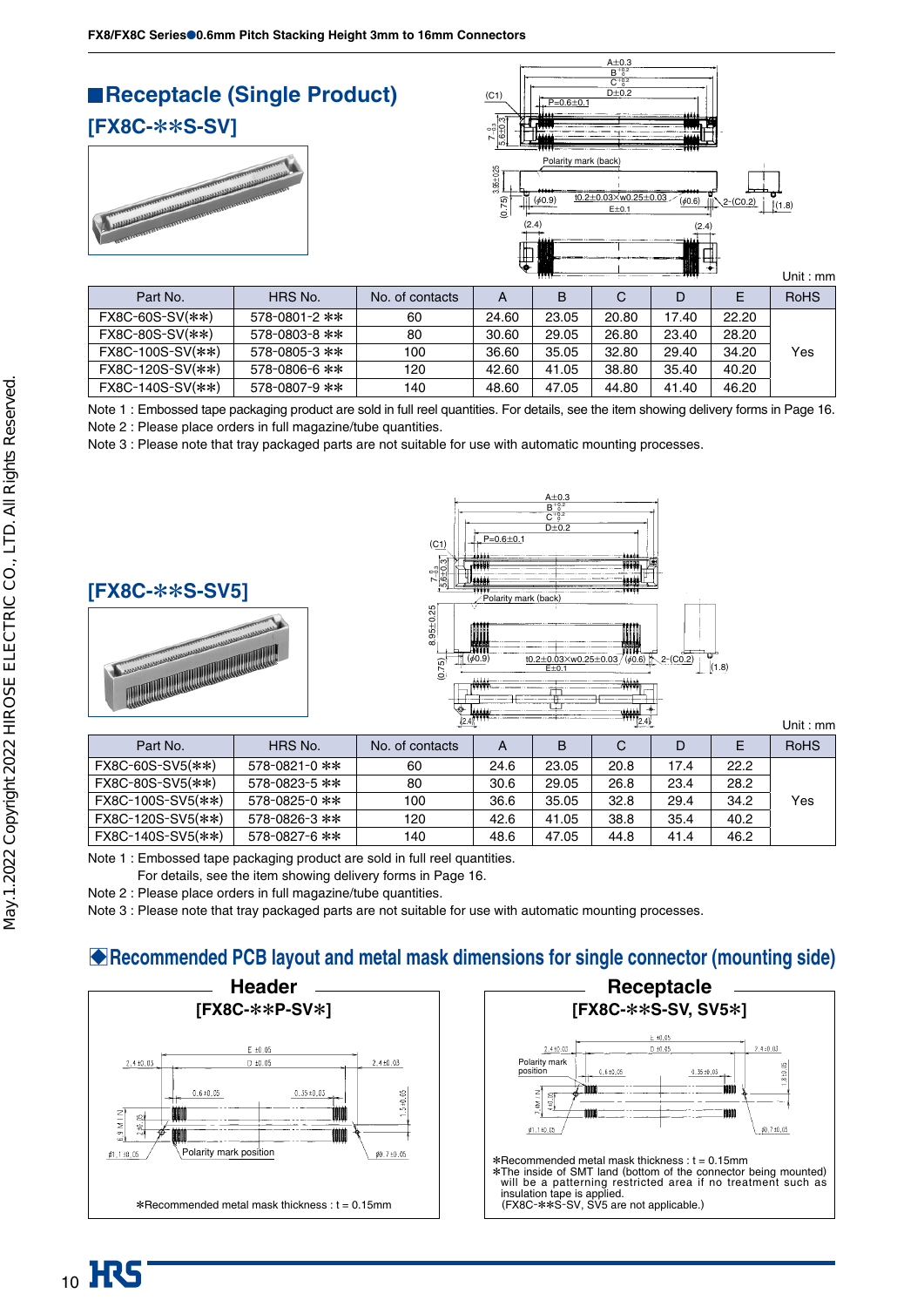#### **Header (Dual Connected Product) [FX8C-**\*\***/**\*\***P11-SVJ]** (16.1) Ē (3.35) (11)  $(3.35)$



 $A\pm0.3$  $rac{B \pm 0.3}{C \pm 0.25}$ 

|                         |               | Unit: $mm$      |       |       |       |       |       |       |             |  |
|-------------------------|---------------|-----------------|-------|-------|-------|-------|-------|-------|-------------|--|
| Part No.                | HRS No.       | No. of contacts | A     | B     | C     | D     | E     | F     | <b>RoHS</b> |  |
| FX8C-60/60P11-SVJ(71)   | 578-0651-1 71 | $60\times2$     | 31.70 | 24.70 | 23.00 | 20.70 | 17.40 | 22.20 |             |  |
| FX8C-80/80P11-SVJ(71)   | 578-0653-771  | $80\times2$     | 37.70 | 30.70 | 29.00 | 26.70 | 23.40 | 28.20 |             |  |
| FX8C-100/100P11-SVJ(71) | 578-0655-271  | $100\times2$    | 43.70 | 36.70 | 35.00 | 32.70 | 29.40 | 34.20 | Yes         |  |
| FX8C-120/120P11-SVJ(71) | 578-0656-571  | $120\times2$    | 49.70 | 42.70 | 41.00 | 38.70 | 35.40 | 40.20 |             |  |
| FX8C-140/140P11-SVJ(71) | 578-0657-871  | 140×2           | 55.70 | 48.70 | 47.00 | 44.70 | 41.40 | 46.20 |             |  |

Note : Dual connected products are packaged and shipped in trays. And as such, are not suitable for use with automatic mounting processes.

## **[FX8C-**\*\***/**\*\***P11-SV1J] [FX8C-**\*\***/**\*\***P11-SV2J] [FX8C-**\*\***/**\*\***P11-SV4J] [FX8C-**\*\***/**\*\***P11-SV6J]**





Unit : mm

| Part No.                 | HRS No.       | No. of<br>contacts | A     | B     | $\mathsf{C}$ | D           | F     | F     | G    | H     | <b>RoHS</b> |
|--------------------------|---------------|--------------------|-------|-------|--------------|-------------|-------|-------|------|-------|-------------|
| FX8C-60/60P11-SV1J(71)   | 578-0671-971  |                    |       |       |              |             |       |       | 4.35 | 5.45  |             |
| FX8C-60/60P11-SV2J(71)   | 578-0691-671  |                    |       |       |              |             |       |       | 5.35 | 6.45  |             |
| FX8C-60/60P11-SV4J(71)   | 578-0731-971  | $60\times2$        | 31.70 | 24.70 | 23.00        | 20.70       | 17.40 | 22.20 | 7.35 | 8.45  |             |
| FX8C-60/60P11-SV6J(71)   | 578-0751-671  |                    |       |       |              |             |       |       | 9.35 | 10.45 |             |
| FX8C-80/80P11-SV1J(71)   | 578-0673-471  |                    |       |       |              |             |       |       | 4.35 | 5.45  |             |
| FX8C-80/80P11-SV2J(71)   | 578-0693-171  | $80\times2$        | 37.70 | 30.70 | 29.00        | 26.70       | 23.40 | 28.20 | 5.35 | 6.45  |             |
| FX8C-80/80P11-SV4J(71)   | 578-0733-4 71 |                    |       |       |              |             |       |       | 7.35 | 8.45  |             |
| FX8C-80/80P11-SV6J(71)   | 578-0753-1 71 |                    |       |       |              |             |       |       | 9.35 | 10.45 |             |
| FX8C-100/100P11-SV1J(71) | 578-0675-071  |                    | 43.70 | 36.70 |              |             |       |       | 4.35 | 5.45  |             |
| FX8C-100/100P11-SV2J(71) | 578-0695-771  | $100\times2$       |       |       |              | 35.00 32.70 | 29.40 | 34.20 | 5.35 | 6.45  | Yes         |
| FX8C-100/100P11-SV4J(71) | 578-0735-0 71 |                    |       |       |              |             |       |       | 7.35 | 8.45  |             |
| FX8C-100/100P11-SV6J(71) | 578-0755-771  |                    |       |       |              |             |       |       | 9.35 | 10.45 |             |
| FX8C-120/120P11-SV1J(71) | 578-0676-271  |                    |       |       |              |             |       |       | 4.35 | 5.45  |             |
| FX8C-120/120P11-SV2J(71) | 578-0696-071  | 120×2              | 49.70 | 42.70 | 41.00        | 38.70       | 35.40 | 40.20 | 5.35 | 6.45  |             |
| FX8C-120/120P11-SV4J(71) | 578-0736-271  |                    |       |       |              |             |       |       | 7.35 | 8.45  |             |
| FX8C-120/120P11-SV6J(71) | 578-0756-071  |                    |       |       |              |             |       |       | 9.35 | 10.45 |             |
| FX8C-140/140P11-SV1J(71) | 578-0677-571  |                    |       |       |              |             |       |       | 4.35 | 5.45  |             |
| FX8C-140/140P11-SV2J(71) | 578-0697-271  | 140×2              |       | 48.70 | 47.00        | 44.70       |       | 46.20 | 5.35 | 6.45  |             |
| FX8C-140/140P11-SV4J(71) | 578-0737-571  |                    | 55.70 |       |              |             | 41.40 |       | 7.35 | 8.45  |             |
| FX8C-140/140P11-SV6J(71) | 578-0757-271  |                    |       |       |              |             |       |       | 9.35 | 10.45 |             |

Note 1 : Dual connected products are packaged and shipped in trays. And as such, are not suitable for use with automatic mounting processes. Note 2: For FX8C-<sup>\*\*</sup>/<sup>\*\*</sup>P11-SV6J connectors, there is a spacer attached between the leads. Please request the specific drawing for clarification.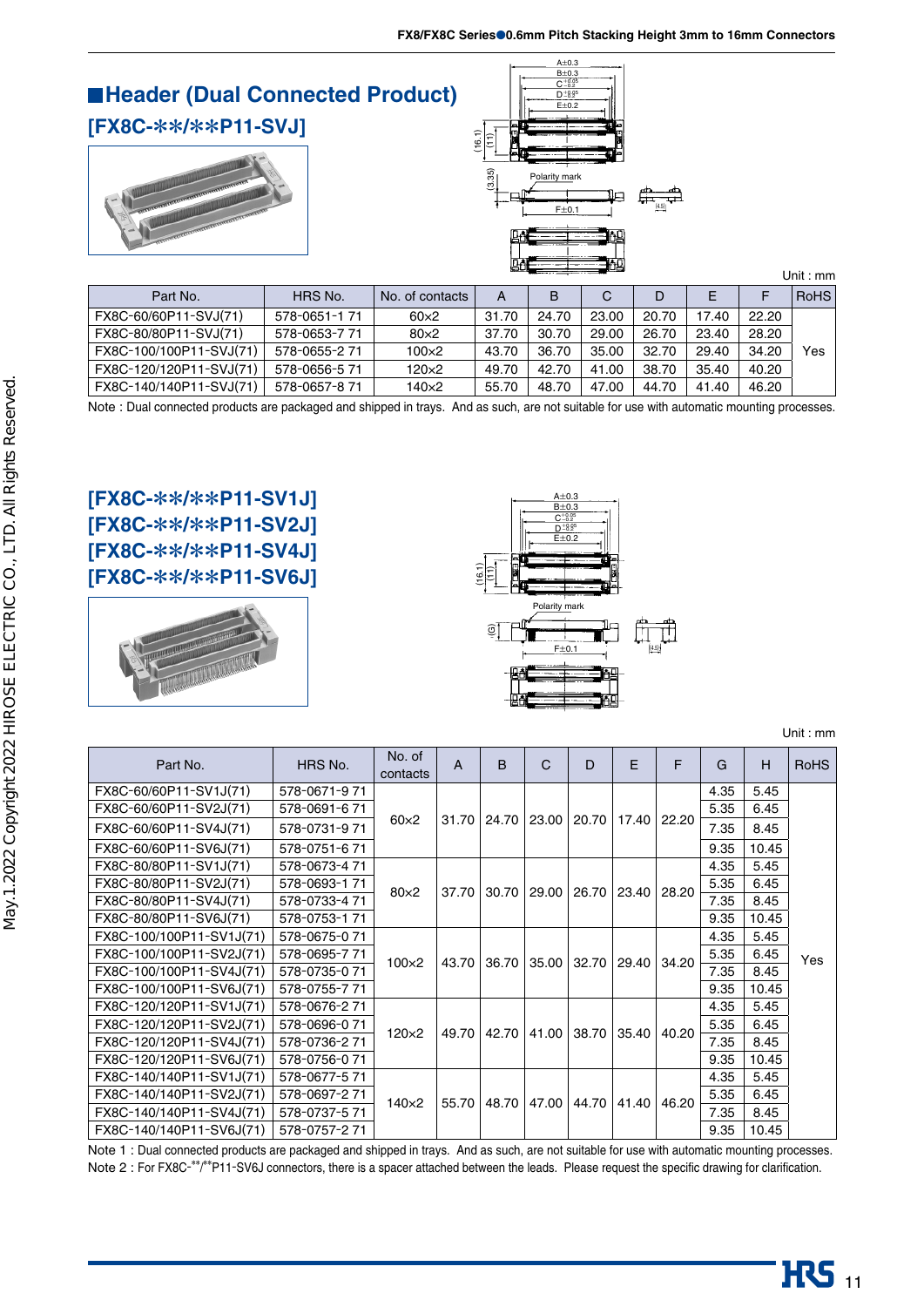

| Part No.                | HRS No.       | No. of contacts |       | B     |       |       |       |       | RoHS |
|-------------------------|---------------|-----------------|-------|-------|-------|-------|-------|-------|------|
| FX8C-60/60S11-SVJ(71)   | 578-0901-7 71 | $60\times2$     | 31.70 | 24.60 | 23.05 | 20.80 | 17.40 | 22.20 |      |
| FX8C-80/80S11-SVJ(71)   | 578-0903-2 71 | $80\times2$     | 37.70 | 30.60 | 29.05 | 26.80 | 23.40 | 28.20 |      |
| FX8C-100/100S11-SVJ(71) | 578-0905-871  | 100×2           | 43.70 | 36.60 | 35.05 | 32.80 | 29.40 | 34.20 | Yes  |
| FX8C-120/120S11-SVJ(71) | 578-0906-0 71 | 120×2           | 49.70 | 42.60 | 41.05 | 38.80 | 35.40 | 40.20 |      |
| FX8C-140/140S11-SVJ(71) | 578-0907-371  | 140×2           | 55.70 | 48.60 | 47.05 | 44.80 | 41.40 | 46.20 |      |

Note : Dual connected products are packaged and shipped in trays. And as such, are not suitable for use with automatic mounting processes.

#### **[FX8C-**\*\***/**\*\***S11-SV5J]**





Unit : mm

| Part No.                 | HRS No.       | No. of contacts | А     |       | С     |       |       |       | <b>RoHS</b> |
|--------------------------|---------------|-----------------|-------|-------|-------|-------|-------|-------|-------------|
| FX8C-60/60S11-SV5J(71)   | 578-0921-471  | $60\times2$     | 31.70 | 24.60 | 23.05 | 20.80 | 17.40 | 22.20 |             |
| FX8C-80/80S11-SV5J(71)   | 578-0923-0 71 | $80\times2$     | 37.70 | 30.60 | 29.05 | 26.80 | 23.40 | 28.20 |             |
| FX8C-100/100S11-SV5J(71) | 578-0925-571  | $100\times2$    | 43.70 | 36.60 | 35.05 | 32.80 | 29.40 | 34.20 | Yes         |
| FX8C-120/120S11-SV5J(71) | 578-0926-871  | $120\times2$    | 49.70 | 42.60 | 41.05 | 38.80 | 35.40 | 40.20 |             |
| FX8C-140/140S11-SV5J(71) | 578-0927-0 71 | 140×2           | 55.70 | 48.60 | 47.05 | 44.80 | 41.40 | 46.20 |             |

Note : Dual connected products are packaged and shipped in trays. And as such, are not suitable for use with automatic mounting processes.

## B**Recommended PCB layout and metal mask dimensions for dual connected products (mounting side)**



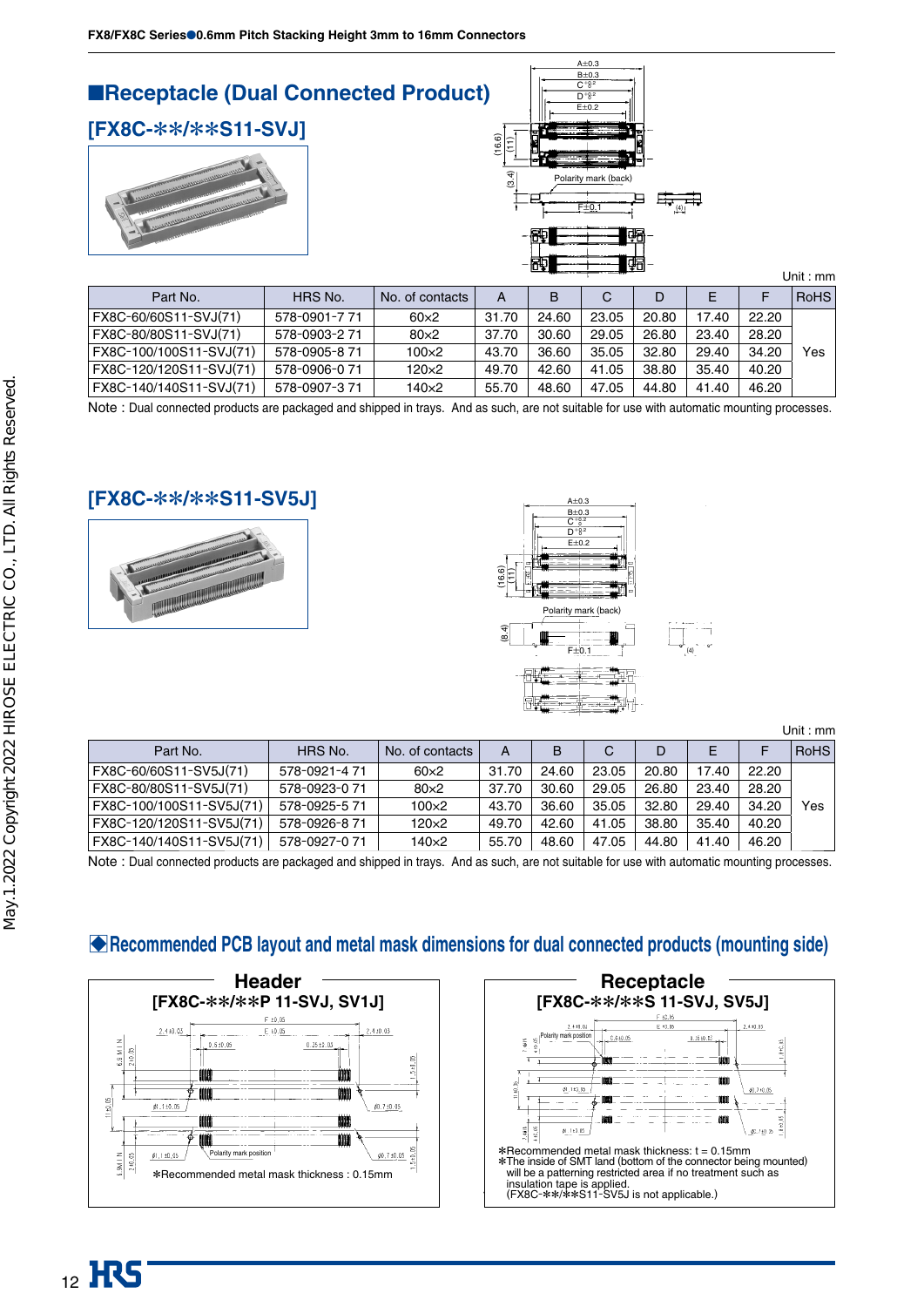# B**Detailed drawing on dual connected products after the spacers are removed (individual connector from dual connected product)**



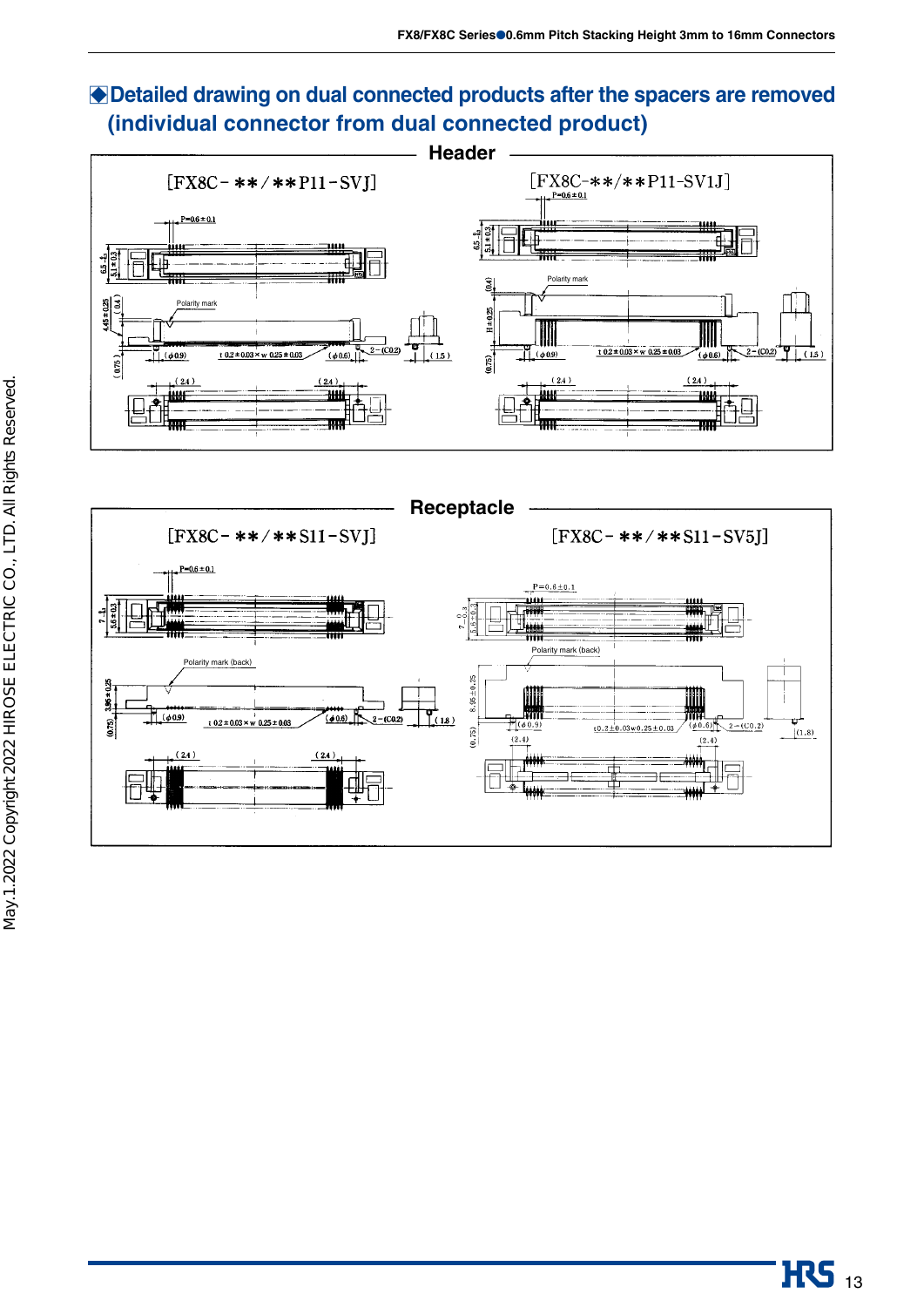## $\bigcirc$  **How to Use the Connector**

#### **1. Permissible gap between mating surfaces**

The effective mating length of this product is 2.0mm. Please make sure that the gap between the header and receptacle when mated will be 1.2mm or less.

#### **2. Fixation between mounted PCBs**

If the connector is secured to the board with only other connectors, please make sure that no vibrations or impact will occur.

#### **3. Tolerances in stacking height when mated**

Stack Amm  $\longrightarrow A_{-0.2}^{+0.3}$  mm

Note: Please note that the thickness of solder cream is not taken into account for the above tolerances in stacking height.

#### **4. Using dual connected products**

Dual connected products are fixed with spacers on both longitudinal sides. However, the products cannot be mated in that state. Please make sure to remove the spacers before mating. (Please do not remove the spacers before mounting on PCB.)







Before removing the joint bar **After removing the joint bar** After removing the joint bar

Note : Please use dual-connected products for multiple mounting.

However, multiple mounting of dual-connected products are not recommended.

#### **5. Temperature profile for mounting (reference)**



#### **<Applicable conditions>**

| Reflow method                        | Reflow with infrared light and heat<br>(SENSBEY NR-II)                                |
|--------------------------------------|---------------------------------------------------------------------------------------|
| Environment in the<br>reflow furnace | Ambient air                                                                           |
| Solder                               | Cream type (Sn-3Ag-0.5Cu)<br>(Flux contained amount: 11 Wt%)<br>(M705-221CM5-42-10.5) |
|                                      | manufactured by Senju Metal<br>Industry Co., Ltd.)                                    |
| PCB                                  | Size $161 \times 100 \times 1.6$ mm                                                   |
|                                      | Material: Glass epoxy                                                                 |
| Metal mask thickness                 | Thickness: 0.15mm                                                                     |

Note 1 : This temperature profile shows recommended values. Temperature should be measured on the top of the connector.

Note 2 : The reflow process should be limited to two times.

Note 3 : Results may differ depending on the type and manufacturer of solder cream, PCB size, mounting materials and other conditions. Please be sure to confirm the mounting conditions before use.

#### **6. Usage Recommendations**

This product has been thin-formed for minimization. Care should be taken that excessive prying mating/unmating could cause damage and contact failure.

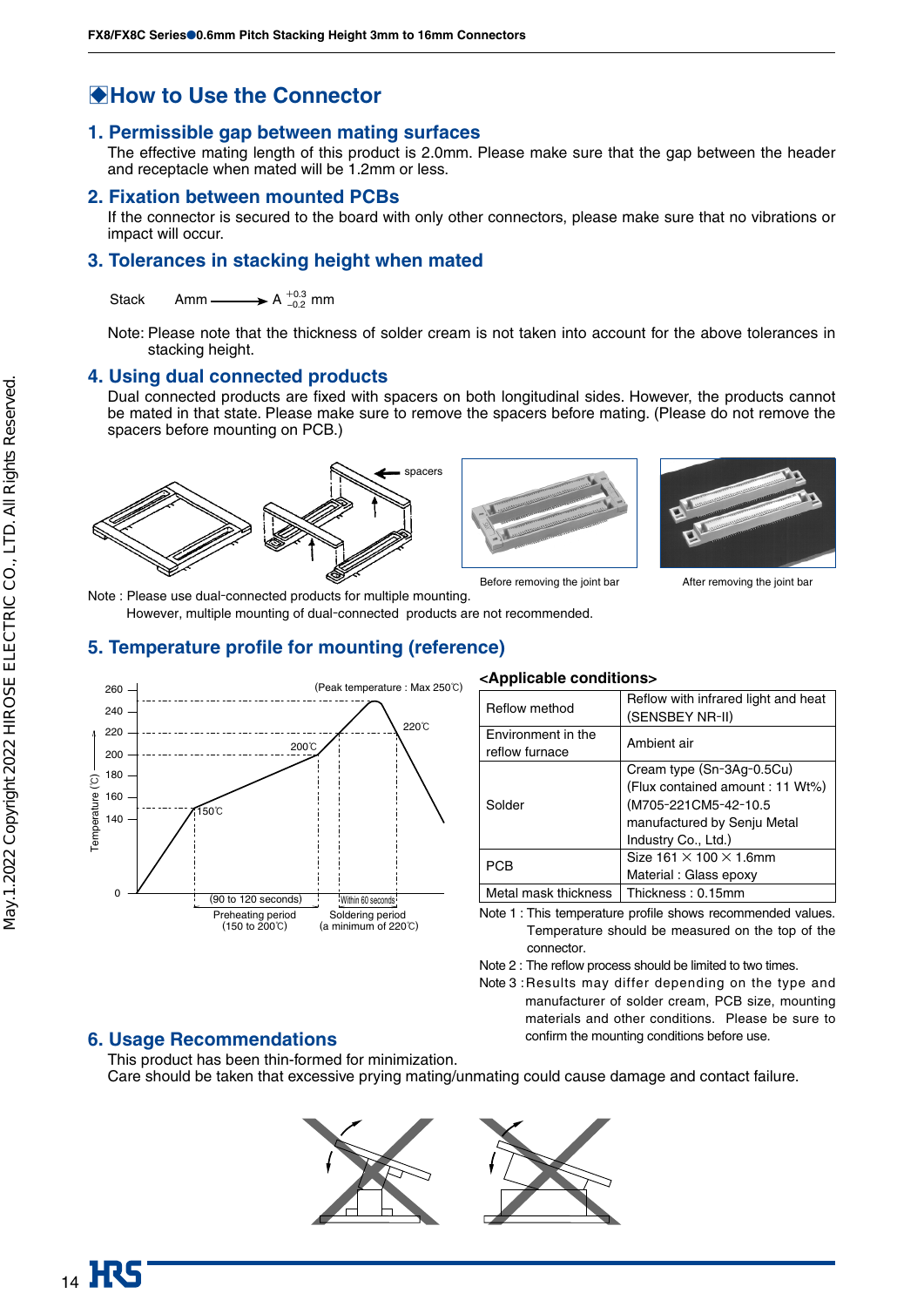## $\bigtriangledown$ **Form of Delivery**

| Packaging style         | No. of contacts         | 60 contacts                                            | 80 contacts | 100 contacts                                                       | 120 contacts | 140 contacts |  |  |  |  |
|-------------------------|-------------------------|--------------------------------------------------------|-------------|--------------------------------------------------------------------|--------------|--------------|--|--|--|--|
|                         | Product quantity        | 21 pieces                                              | 17 pieces   | 14 pieces                                                          | 12 pieces    | 10 pieces    |  |  |  |  |
| Magazine packaging      | Sales unit              | Please place orders in full magazine/tube quantities.  |             |                                                                    |              |              |  |  |  |  |
|                         | Overall magazine length | 550mm $\pm$ 2mm                                        |             |                                                                    |              |              |  |  |  |  |
|                         | Tape width (JIS)        |                                                        | 44          | 56                                                                 | 72           |              |  |  |  |  |
|                         | Product pitch           | (12mm)                                                 |             |                                                                    |              |              |  |  |  |  |
| Embossed tape packaging | Embossed reel diameter  | Please see the table shown in Page 16 of this catalog. |             |                                                                    |              |              |  |  |  |  |
|                         | Product quantity        |                                                        |             | Please see the table shown in Page 16 of this catalog.             |              |              |  |  |  |  |
|                         | Sales unit              |                                                        |             | Full reels. Please see the table shown in page 16 of this catalog. |              |              |  |  |  |  |

\* \*The chart above applies only to individual connectors.

Dual connected products will be packaged and delivered in trays.

## **Packaging Specification**

## **[Magazine Packaging]**





| P/S        | Part No.         |      |
|------------|------------------|------|
| Header     | FX8C-**P-SV(91)  | 9    |
|            | FX8C-**P-SV1(91) | 10   |
|            | FX8C-**P-SV2(91) | 11   |
|            | FX8C-**P-SV4(91) | 13   |
|            | FX8C-**P-SV6(91) | 15   |
| Receptacle | FX8C-**S-SV(68)  | 7.4  |
|            | FX8C-**S-SV5(91) | 12.4 |